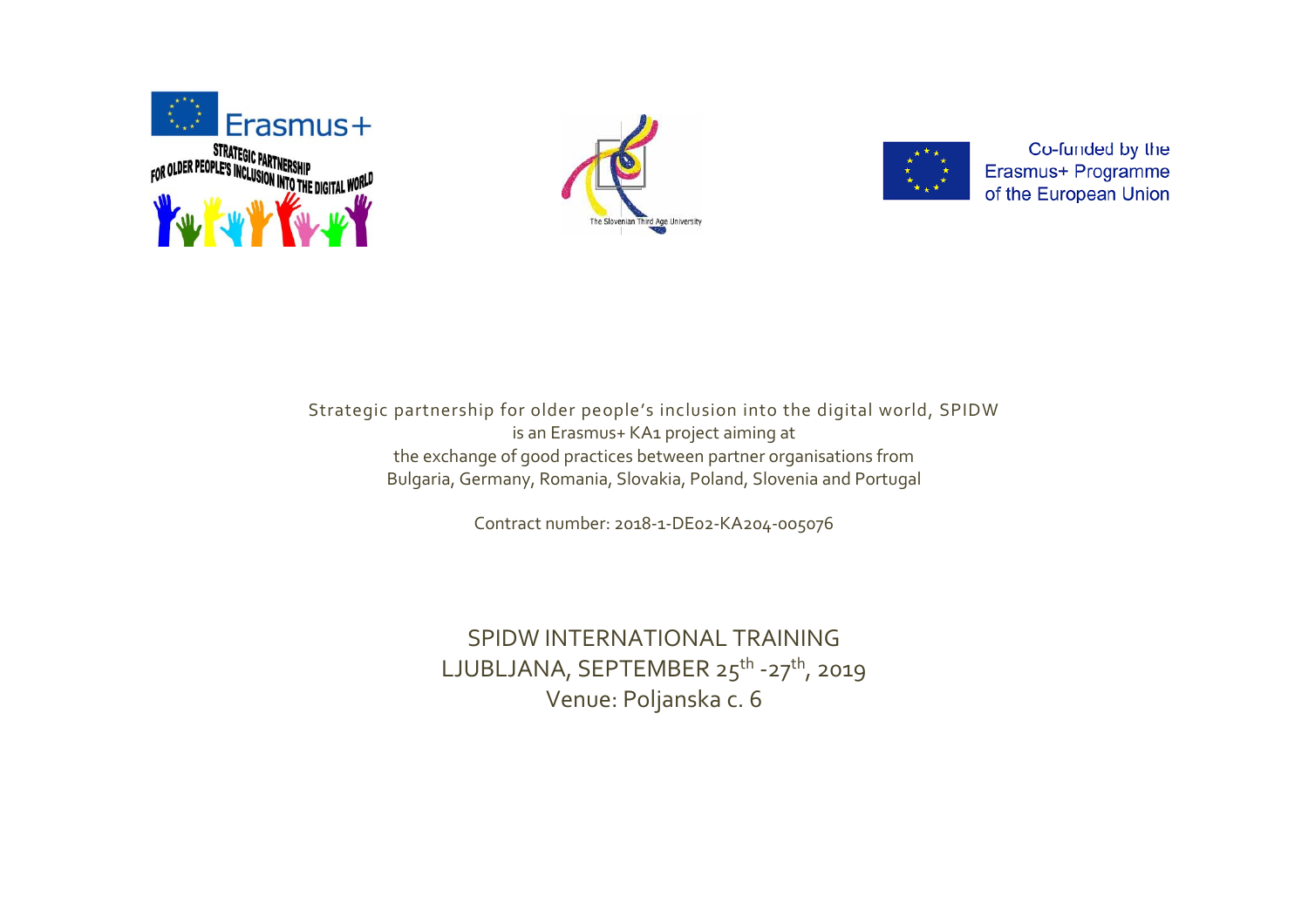### **P R O G R A M M E**

## **DAY 1, WEDNESDAY, 25th September**

| <b>Morning</b> |                                                                                                                  |
|----------------|------------------------------------------------------------------------------------------------------------------|
| 9.45           |                                                                                                                  |
| 10.00          | Registration                                                                                                     |
| 10.00          |                                                                                                                  |
| 10.20          | Welcome to Slovenian Third Age University                                                                        |
|                | Andreas Huber: A brief introduction round of participants, their expectations and organisations                  |
|                | Dušana Findeisen: An Introduction to the training programme: aims, contents, structure, concepts                 |
| 10.20          | Lidija Bertoncelj: An ice breaking activity and a World café on old age and European films                       |
| 11.00          |                                                                                                                  |
| 11.00          | Dušana Findeisen: Understanding cinematographic text, sound, its functions and film narration- input lecture and |
| 11.30          | discussion (Screening Chantal Akerman's "Chambre")                                                               |
| 11.30          |                                                                                                                  |
| 11.40          | <b>COFFEE BREAK</b>                                                                                              |
| 11.40          |                                                                                                                  |
| 13.00          | Simona Jerala: Documentary films, what a diversity!                                                              |
| 13.00          |                                                                                                                  |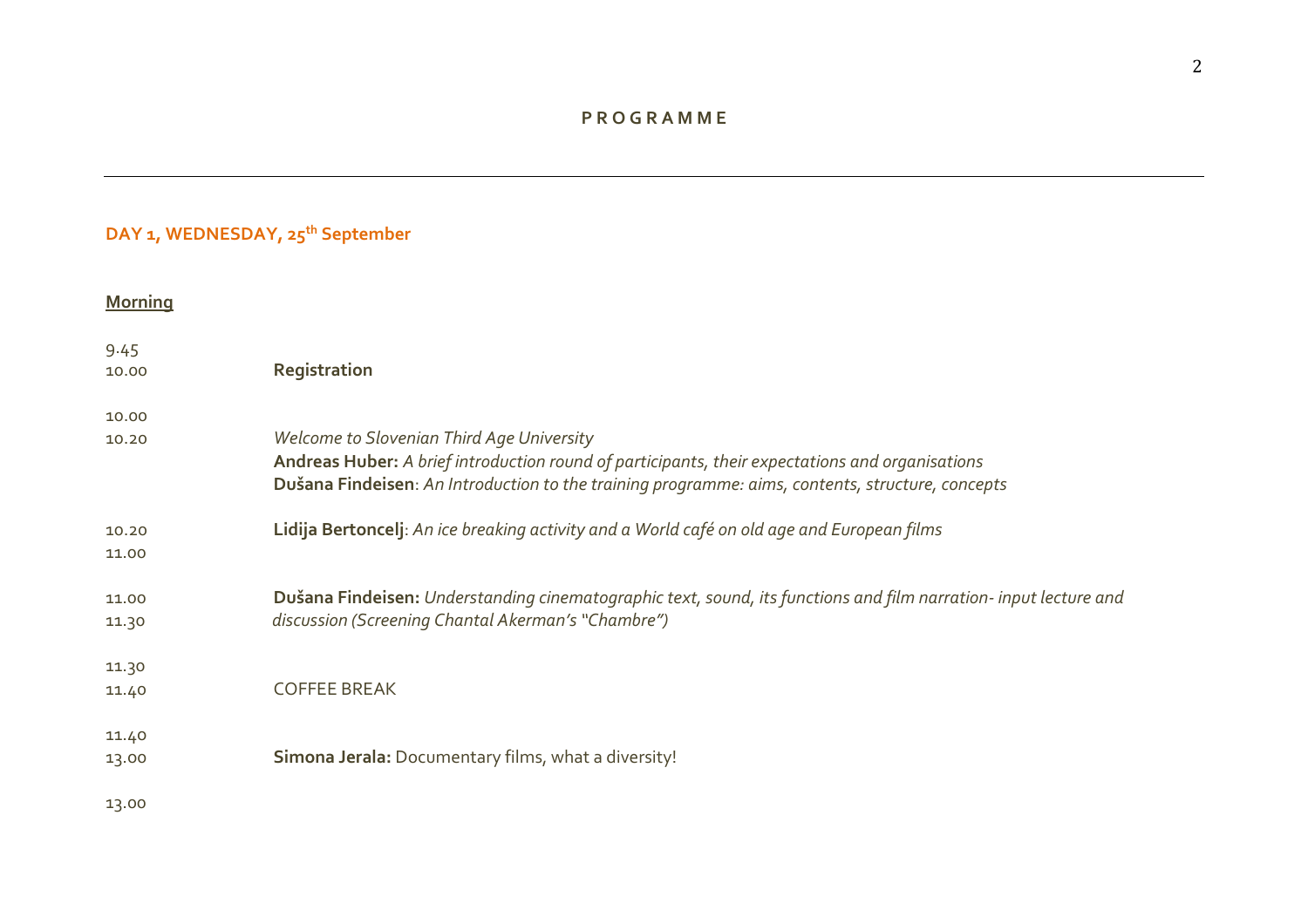| 14.15<br>Afternoon | LUNCH                                                                                                                                                    |
|--------------------|----------------------------------------------------------------------------------------------------------------------------------------------------------|
| 14.15<br>14.35     | Milojka Babšek Valentinčič: 18 summers: first steps towards the digitalisation of older adult education at Slovenian U3A<br>(Presentation- an interview) |
| 14.35<br>15.00     | Bojana Žokalj Jesih: How we worked in the CINAGE project. Lessons learnt.<br>Screening a backstage film and discussion.                                  |
| 15.00<br>16.00     | All partners: Writing about what is happening in a picture. This activity is carried out in threes.                                                      |
| 16.00<br>16.15     | <b>COFFEE BREAK</b>                                                                                                                                      |
| 16.15<br>16.45     | Urška Majaron: Screening Slovenian CINAGE featured films: Lemon Dance, Joy, The right to adventure<br>and discussion                                     |
|                    |                                                                                                                                                          |

3

#### **Evening**

20.00 Meta Kutin: Night walk through the old town and presentation of the project Bread connects, European Award *Winner for the best Civic society project. Going for a drink or / an ice cream*

## **DAY 2, THURSDAY, 26th September**

### **Morning**

10.00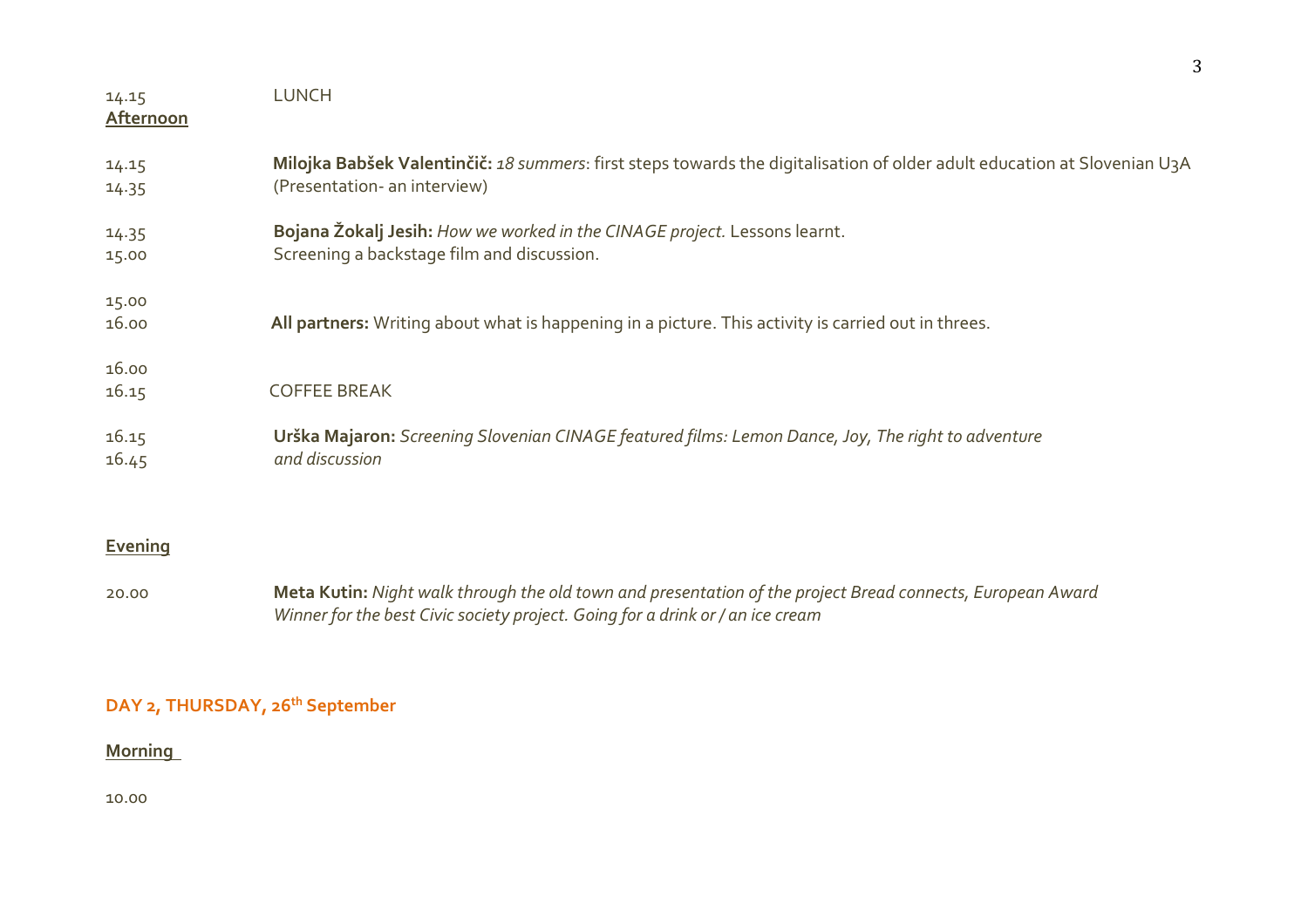| 10.15            | Lidija Bertoncelj: Overview of the results of the world cafe                                 |
|------------------|----------------------------------------------------------------------------------------------|
| 10.15<br>10.45   | Dušana Findeisen: Steps towards documentary films. RefugeesIn case study                     |
| 10.45<br>11.15   | Urška Majaron: Screening One Last Hugh and Marijana                                          |
| 11.15<br>11.30   | <b>COFFEE BREAK</b>                                                                          |
| 11.30<br>13.00   | All partners: What does it mean to have an idea in cinema?<br>Starting searching for an idea |
| 13.00<br>14.30   | <b>LUNCH</b>                                                                                 |
| <b>Afternoon</b> |                                                                                              |
| 14.30<br>16.30   | All partners: Upgrading the idea and developing a plot/script                                |
| 16.30<br>16.45   | <b>COFFEE BREAK</b>                                                                          |
| 16.45<br>17.45   | All partners: From script to story board                                                     |
|                  |                                                                                              |

## **Evening**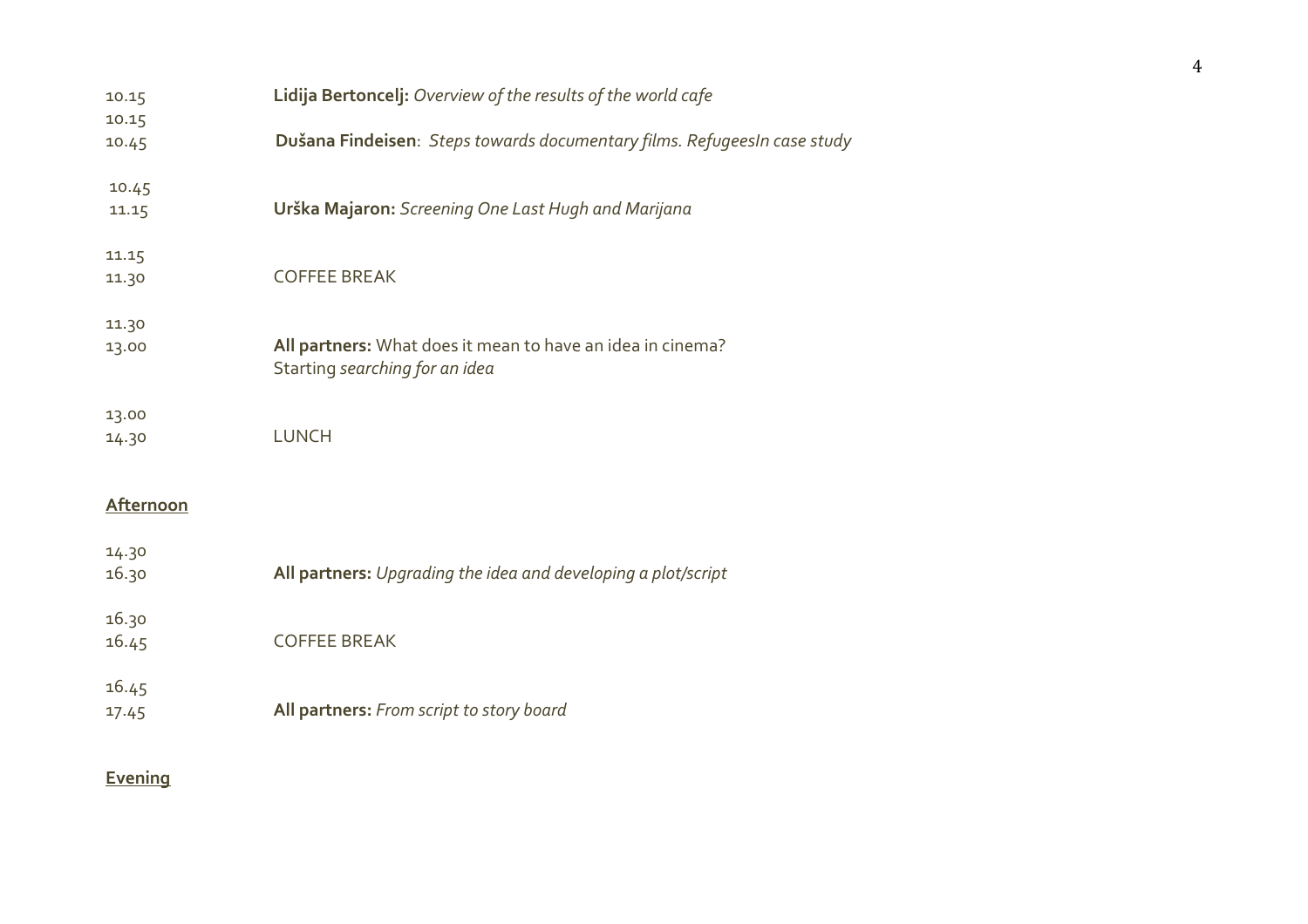| 20.00                                     | <b>DINNER</b>                                                                                                         |  |  |
|-------------------------------------------|-----------------------------------------------------------------------------------------------------------------------|--|--|
| DAY 3, FRIDAY, 27 <sup>th</sup> September |                                                                                                                       |  |  |
| <b>Morning</b>                            |                                                                                                                       |  |  |
| 10.00                                     |                                                                                                                       |  |  |
| 13.00                                     | All partners: Shooting a film on location (to be determined according to the film plot)                               |  |  |
| 13.00                                     |                                                                                                                       |  |  |
| 14.30                                     | BREAK FOR LUNCH OR SHOPPING                                                                                           |  |  |
| <b>Afternoon</b>                          |                                                                                                                       |  |  |
| 14.30                                     |                                                                                                                       |  |  |
| 16.00                                     | Urška Majaron: Towards film editing skills. Getting familiar with a movie making application/ practicing film editing |  |  |
| 16.00                                     |                                                                                                                       |  |  |
| 16.15                                     | <b>COFFEE BREAK</b>                                                                                                   |  |  |
| 16.15                                     |                                                                                                                       |  |  |
| 17.00                                     | Urška Majaron and all partners: practicing film editing                                                               |  |  |
| 17.00                                     |                                                                                                                       |  |  |
| 17.30                                     | Evaluation/distribution of the certificates/closing of the training                                                   |  |  |
| 17.30                                     | Farewell drink                                                                                                        |  |  |

**Warning:** You are kindly asked to think of possible documentary film ideas before the training. There are stories all around us happening all the time. There are *real life events* and problematics (what has happened to you, in the world), ideas are inspired by the media, comics, newspapers. Base your short film around a film idea: what equipment, locations, props? You can consider your favourite documentary films.